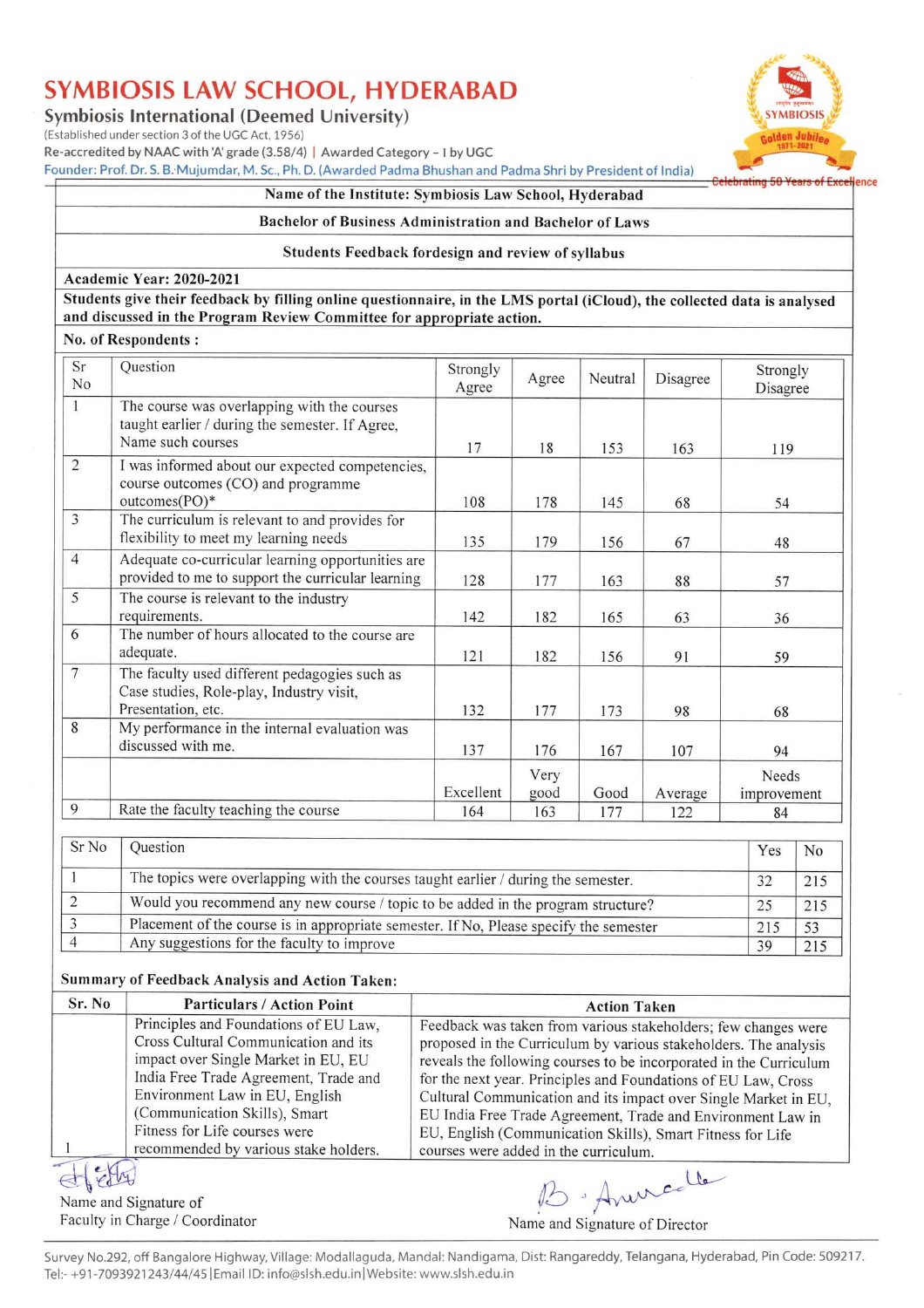**Symbiosis International (Deemed University)** 

(Established under section 3 of the UGC Act, 1956) Re-accredited by NAAC with 'A' grade (3.58/4) | Awarded Category - I by UGC Founder: Prof. Dr. S. B. Mujumdar. M.Sc., Ph.D. (Awarded Padma Bhushan and Padma Shri by President of India)



#### **Name of the Institute: Symbiosis Law School, Hyderabad**

#### **Name of the Program: Bachelor of Business Administration and Bachelor of Laws**

## **Teachers Feedback for design and review of syllabus**

#### **Academic Year: 2020-2021**

**Faculty give their feedback by filling online questionnaire, in the LMS portal (iCloud), the collected**  data is analysed and discussed in the Program Review Committee for appropriate action.

### **No.ofRespondents :13**

| Question                                                                                                                                     | Strongly<br>Agree | Agree | Neutral     | Disagree | Strongly<br><b>Disagree</b> |
|----------------------------------------------------------------------------------------------------------------------------------------------|-------------------|-------|-------------|----------|-----------------------------|
| I am given enough freedom to contribute my<br>ideas on curriculum design and development                                                     | 6                 | 7     | $\Omega$    | $\Omega$ | 0                           |
| The faculty members/teachers are supported<br>with adequate learning resources.                                                              | 9                 | 4     | 0           | $\theta$ | $\Omega$                    |
| The faculty members/teachers are encouraged<br>to establish linkages with Industry.                                                          | 10                | 3     | $\Omega$    | $\Omega$ | $\Omega$                    |
| The syllabus is relevant and adequate in terms<br>of scope, depth, and choice to help develop the<br>required competencies amongst students. | 6                 |       | $\mathbf 0$ | $\Omega$ | $\mathbf 0$                 |
|                                                                                                                                              |                   |       |             |          |                             |

| Sr<br>No | Juestion                                                                       | Yes | No  |
|----------|--------------------------------------------------------------------------------|-----|-----|
|          | Would you recommend any new course/topic to be added in the program structure? |     | ⊥ ບ |

#### **Summary of Feedback Analysis and Action Taken:**

| Sr. No | <b>Particulars / Action Point</b>                                                                                                                                                                                                                                                                             | <b>Action Taken</b>                                                                                                                                                                                                                                                                                                                                                                                                                                                                                                                                                       |
|--------|---------------------------------------------------------------------------------------------------------------------------------------------------------------------------------------------------------------------------------------------------------------------------------------------------------------|---------------------------------------------------------------------------------------------------------------------------------------------------------------------------------------------------------------------------------------------------------------------------------------------------------------------------------------------------------------------------------------------------------------------------------------------------------------------------------------------------------------------------------------------------------------------------|
|        | Principles and Foundations of EU<br>Law, Cross Cultural Communication<br>and its impact over Single Market in<br>EU, EU India Free Trade Agreement,<br>Trade and Environment Law in EU,<br>English (Communication Skills),<br>Smart Fitness for Life courses were<br>recommended by various stake<br>holders. | Feedback was taken from various stakeholders; few changes<br>were proposed in the Curriculum by various<br>stakeholders. The analysis reveals the following courses<br>to be incorporated in the Curriculum for the next year.<br>Principles and Foundations of EU Law, Cross Cultural<br>Communication and its impact over Single Market in EU,<br>EU India Free Trade Agreement, Trade and Environment<br>Law in EU, English (Communication Skills), Smart Fitness<br>for Life courses were added in the curriculum.<br>LES TO A TOWARD AND A RESIDENCE AND A RESIDENCE |

Name and Signature of **b.** Anused he

Faculty In Charge / Coordinator **Name and Signature of Director** Name and Signature of Director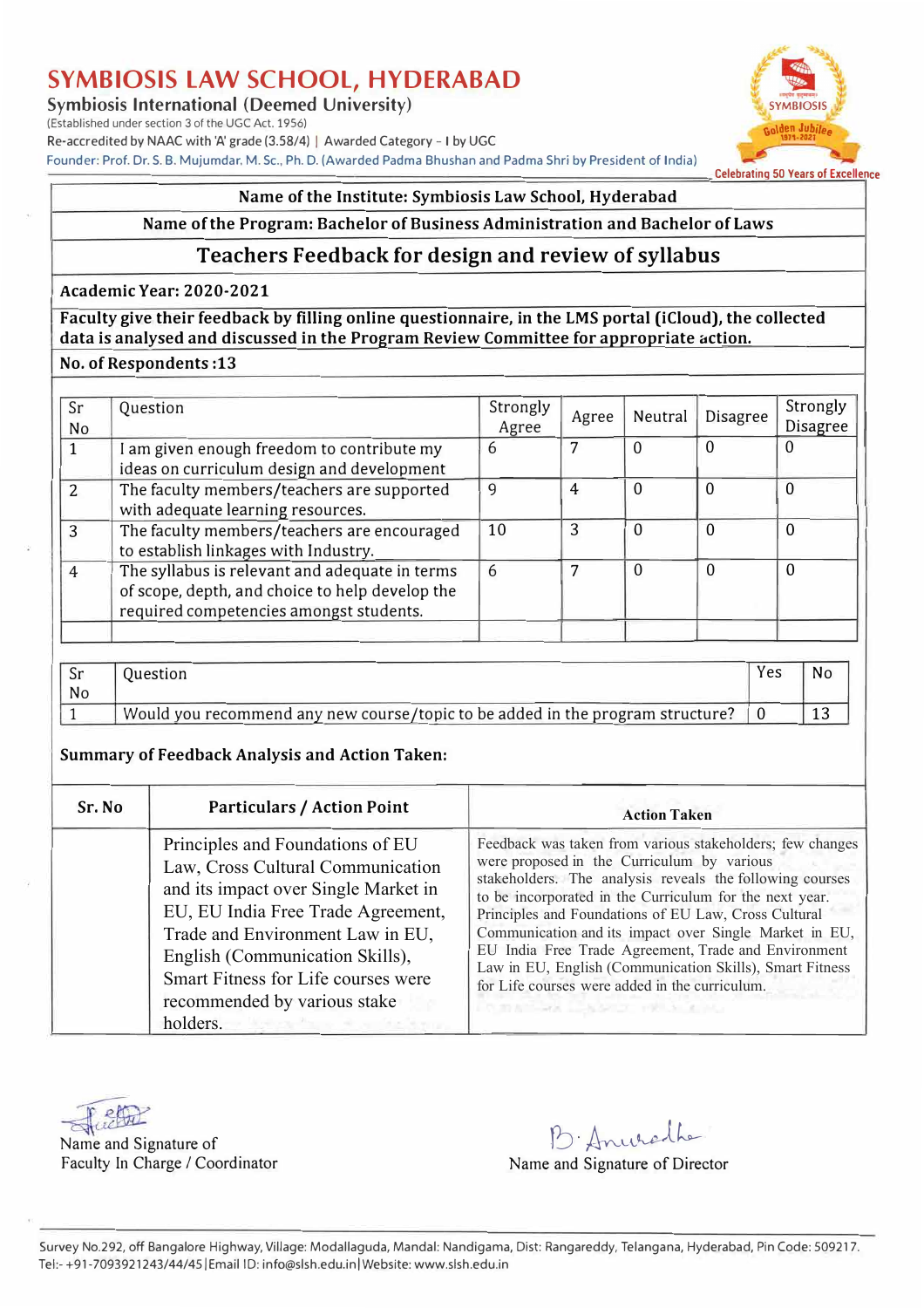**Symbiosis International (Deemed University)** *Symbiosis* **<b>Symbiosis Symbiosis** 

(Established under section 3 of the UGC Act. 1956) Re-accredited by NAAC with 'A' grade (3.58/4) | Awarded Category - I by UGC

Founder: Prof. Dr. S. B. Mujumdar, M. Sc., Ph. D. (Awarded Padma Bhushan and Padma Shri by President of India) celebrating 50 Years of Excellence



#### **Name of the Institute: Symbiosis Law School, Hyderabad**

#### **ame of the Program: Bachelor of Business Administration and Bachelor of Laws**

## **Alumni Feedback for design and review of syllabus**

**Academic Year: 2020-2021** 

**Link will be sent to Alumni, they give their feedback by filling online questionnaire, in the LMS portal (iCloud), the collected data is analysed and discussed in the Program Review Committee for**  appropriate action.

**No. of Respondents :34** 

| Sr<br>No | Question                                                                                                       | Strongly<br>Agree | Agree | Neutral | Disagree       | Strongly<br>Disagree |
|----------|----------------------------------------------------------------------------------------------------------------|-------------------|-------|---------|----------------|----------------------|
|          | The institute curriculum has prepared me<br>adequately for the job roles, I have handled and<br>been handling. | 5                 | 6     | 11      | 10             | 2                    |
| 2        | The curriculum of the program is well designed<br>and promotes learning experience of the<br>students.         | 6                 | 12    | 9       | 4              | 3                    |
| 3        | The courses offered in the Institute have<br>relevance to societal needs and employment<br>potential.          |                   | 12    | 9       | 4              | $\overline{2}$       |
| 4        | The institute encourages contribution from<br>Alumni in curriculum and student development.                    | 6                 | 8     | 10      | $\overline{4}$ | 6                    |

| Sr No | Ouestion                                                                       | Yes | No |
|-------|--------------------------------------------------------------------------------|-----|----|
|       | Would you recommend any new course/topic to be added in the program structure? |     | 15 |

### **Summary of Feedback Analysis and Action Taken:**

| Sr. No | Particulars / Action Point                                                                                                                                                                                                                                                                                 | <b>Action Taken</b>                                                                                                                                                                                                                                                                                                                                                                                                                                                                                                    |
|--------|------------------------------------------------------------------------------------------------------------------------------------------------------------------------------------------------------------------------------------------------------------------------------------------------------------|------------------------------------------------------------------------------------------------------------------------------------------------------------------------------------------------------------------------------------------------------------------------------------------------------------------------------------------------------------------------------------------------------------------------------------------------------------------------------------------------------------------------|
|        | Principles and Foundations of EU Law,<br>Cross Cultural Communication and its<br>impact over Single Market in EU, EU<br>India Free Trade Agreement, Trade and<br>Environment Law in EU, English<br>(Communication Skills), Smart Fitness<br>for Life courses were recommended by<br>various stake holders. | Feedback was taken from various stakeholders; few<br>changes were proposed in the Curriculum by various<br>stakeholders. The analysis reveals the following courses to<br>be incorporated in the Curriculum for the next year.<br>Principles and Foundations of EU Law, Cross Cultural<br>Communication and its impact over Single Market in EU,<br>EU India Free Trade Agreement, Trade and Environment<br>Law in EU, English (Communication Skills), Smart<br>Fitness for Life courses were added in the curriculum. |
|        |                                                                                                                                                                                                                                                                                                            |                                                                                                                                                                                                                                                                                                                                                                                                                                                                                                                        |

Juette

Name and Signature of Faculty In Charge/ Coordinator

· B. Annalte

Name and Signature of Director

Survey No.292, off Bangalore Highway, Village: Modallaguda, Mandal: Nandigama, Dist: Rangareddy, Telangana, Hyderabad, Pin Code: 509217. Tel:- +91-7093921243/44/45 | Email ID: info@slsh.edu.in | Website: www.slsh.edu.in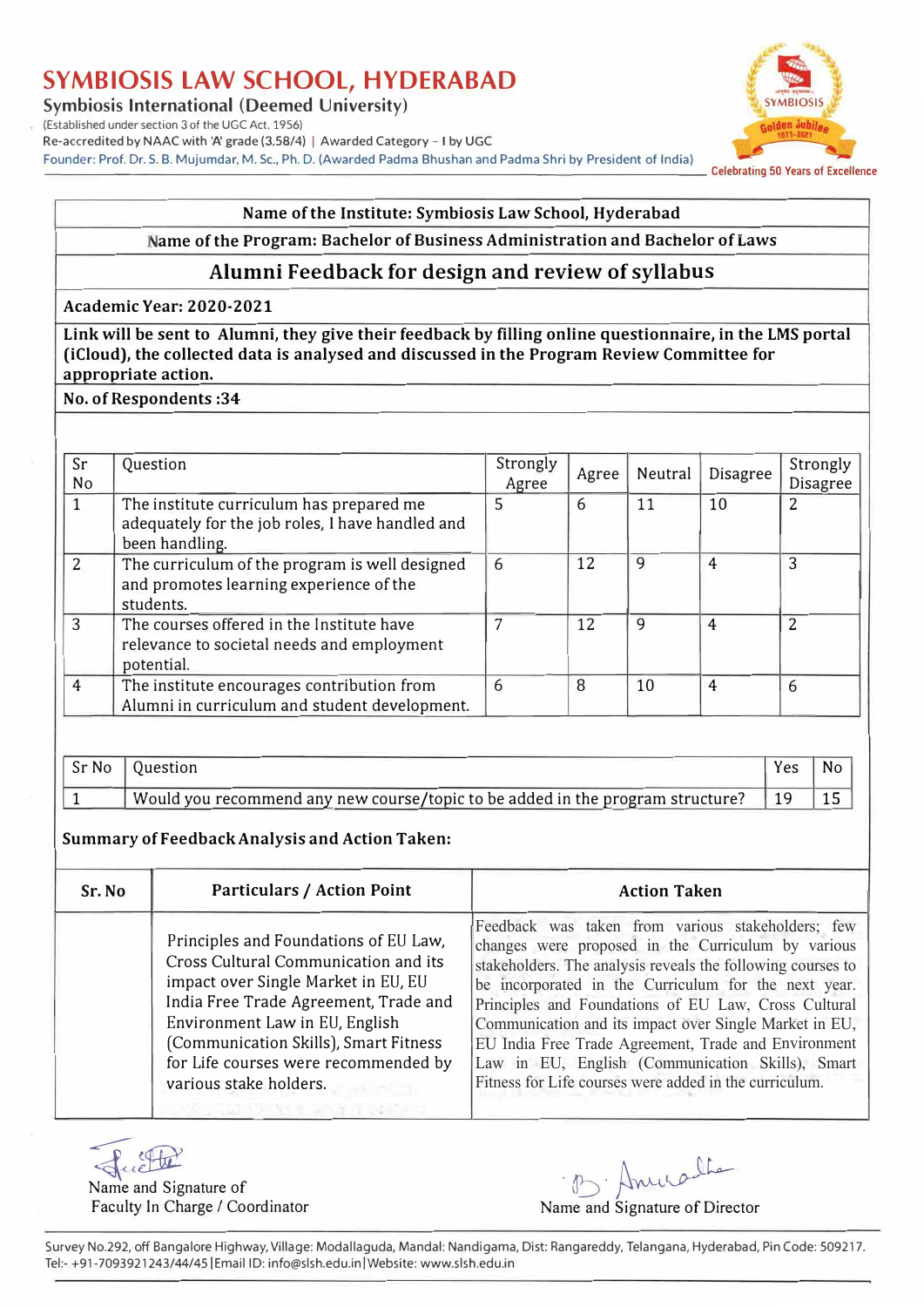Symbiosis International (Deemed University)

#### (Established under section 3 of the UGC Act. 1956)

Re-accredited by NAAC with 'A' grade (3.58/4) | Awarded Category - I by UGC

Founder: Prof. Dr. S. B. Mujumdar, M. Sc., Ph. D. (Awarded Padma Bhushan and Padma Shri by President of India) celebrating 50 Years of Excellence

# ..,..,,,\_, **SYMBIOSIS**

#### Name of the Institute: Symbiosis Law School, Hyderabad

#### Name of the Program: Bachelor of Business Administration and Bachelor of Laws

## **Employers Feedback for design and review of syllabus**

#### Academic Year: 2020-2021

Link will be sent to employers, they give their feedback by filling online questionnaire, in the LMS **portal (iCloud), the collected data is analysed and discussed in the Program Review Committee for appropriate action.** 

#### **No. of Respondents : 4**

| Sr<br>No       | Question                                                                                                                       | Strongly<br>Agree | Agree | Neutral  | Disagree | Strongly<br><b>Disagree</b> |
|----------------|--------------------------------------------------------------------------------------------------------------------------------|-------------------|-------|----------|----------|-----------------------------|
|                | The curriculum has a good blend of theory and<br>practical aspects                                                             | 3                 | 0     |          | $\Omega$ | 0                           |
| $\overline{2}$ | The students of the programme are adequately<br>trained in terms of knowledge, skills and values                               | 2                 |       |          | $\Omega$ | 0                           |
| 3              | The students of the programme demonstrates<br>the ability to learn new things quickly, to adapt,<br>to the dynamic environment | $\overline{2}$    |       |          | 0        | 0                           |
| 4              | The courses offered in the Institute have<br>relevance to societal needs and employment<br>potential.                          | 3                 |       | $\Omega$ | $\Omega$ | $\Omega$                    |

| Sr No | Ouestion                                                                       | Yes |  |
|-------|--------------------------------------------------------------------------------|-----|--|
|       | Would you recommend any new course/topic to be added in the program structure? |     |  |

### **Summary of Feedback Analysis and Action Taken:**

**Sr. No | Rapriculars / Action Point | Action Taken | Action Taken | Research | Research | Research | Research | Research | Research | Research | Research | Research | Research | Research | Research | Research | Research |** Principles and Foundations of EU Law, Cross Cultural Communication and its impact over Single Market in EU, EU India Free Trade Agreement, Trade and Environment Law in EU, English (Communication Skills), Smart Fitness for Life courses were recommended by various stake holders. Feedback was taken from various stakeholders; few changes were proposed in the Curriculum by various stakeholders. The analysis reveals the following courses to be incorporated in the Curriculum for the next year. Principles and Foundations of EU Law, Cross Cultural Communication and its impact over Single Market in EU, EU India Free Trade Agreement, Trade and Environment Law in EU, English (Communication Skills), Smart Fitness for Life courses were added in the curriculum.

Name and Signature of SEL

--

Faculty In Charge *I* Coordinator Name B Auendale<br>ame and Signature of Director

Survey No.292, off Bangalore Highway, Village: Modallaguda, Manda!: Nandigama, Dist: Rangareddy, Telangana, Hyderabad, Pin Code: S09217. Tel:- +91-7093921243/44/45 | Email ID: info@slsh.edu.in | Website: www.slsh.edu.in